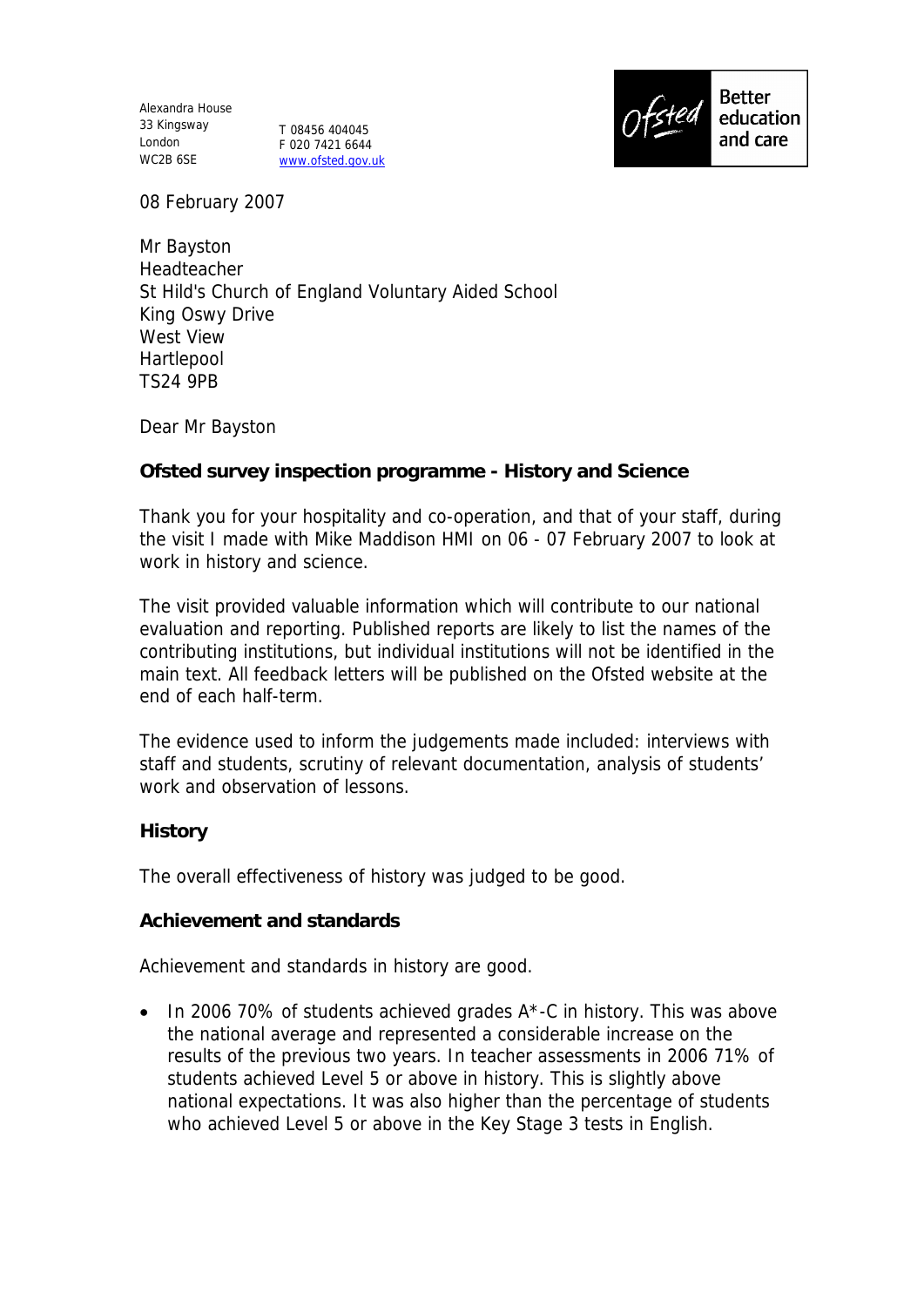- Attainment on entry to the school in Year 7 is broadly average but attainment at the end of both Key Stage 3 and Key Stage 4 is above average. This represents good progress.
- Lesson observations, discussions with students and scrutiny of work showed that achievement is generally good. Students can demonstrate a considerable knowledge of the topics they have covered in class and they are becoming increasingly skilful at evaluating sources.
- The personal development of students in history is good. They are enthusiastic about the subject and are keen to learn. Behaviour is good and there are positive relationships between students. Staff and students interact well. Attitudes to learning are good and students take a pride in their work. All these factors combine to create a very favourable climate for learning.

## **Quality of teaching and learning of history**

The quality of teaching and learning in history is good.

- Teaching is lively and engages the students well. A range of teaching strategies is employed that helps the students to be focussed and to make good progress. Paired and group work is used effectively. Lessons are well organised, involve challenging and varied activities, including the use of ICT, and proceed at a good pace. Stimulating displays in teaching rooms and on the corridors support the learning well. They provide, for example, clear guidance on how to improve both at Key Stage 3 and at GCSE.
- Good planning means that students' literacy skills are carefully developed alongside their historical knowledge, skills and understanding. Learning outcomes are made explicit and students are regularly reminded of the focus as lessons progress. This supports their learning well. The opportunity is taken in most lessons for students to develop their speaking and listening skills. However, insufficient time is allocated for discussions and for students to reflect upon what they are learning. As a result their understanding is not as well developed as their knowledge and their skills.
- Marking is regular and thorough and comments are constructive, give praise and identify how work can be improved. Assessment is accurate and students understand the effective systems that are used. They know their levels and targets and can explain what they need to do to improve. This contributes to students being enthusiastic learners who make good progress.

## **Quality of curriculum**

The quality of the curriculum is good.

• The curriculum meets statutory requirements and the demands of the examination specifications. It is broad and balanced at Key Stage 3 and has some good links to other areas of the curriculum, notably to citizenship through the study of Islamic Civilisations. At Key Stage 4 the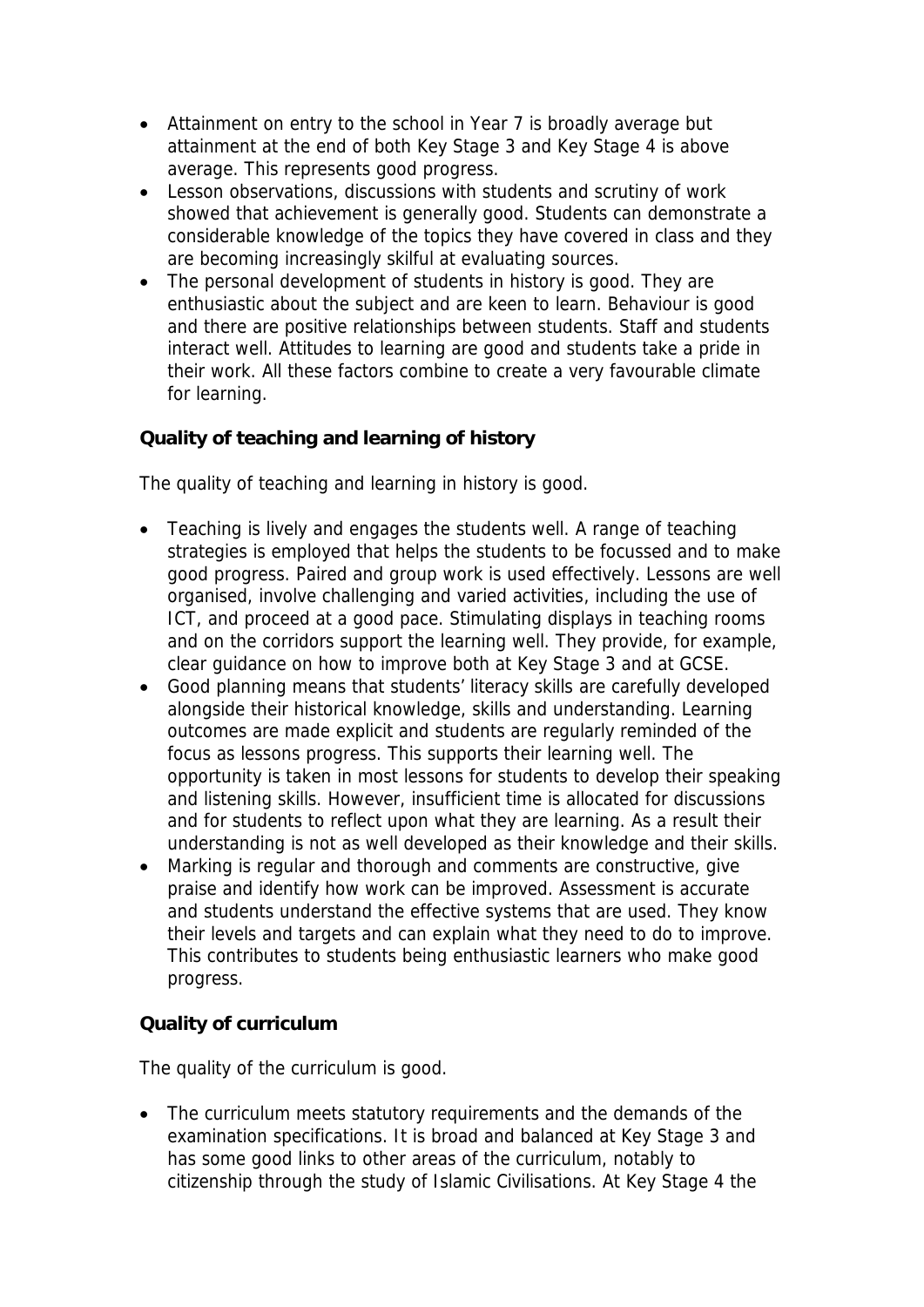change from studying social and economic history to modern world history has been a successful move and has led to a considerable improvement in results in the last two years.

- The scheme of work is very thorough and provides an effective basis for teachers to prepare their lessons. However, there is insufficient planning at present to identify precise opportunities for using ICT in lessons and specific tasks to meet the needs of higher attaining students.
- Students value the range of visits provided and the richness of the curriculum both inside and outside the classroom contributes to the students' enjoyment of this subject.

**Leadership and management of history**

The leadership and management of history are good.

- The head of department has created an environment which is highly conducive to learning. There is a clear commitment to improvement and to raising standards throughout the department and this is accompanied by enthusiasm for the subject, good subject knowledge, hard work and effective teamwork.
- The department is well organised and has high expectations. Documentation is clear and well presented. Departmental self evaluation is accurate and the department has a good understanding of its many strengths and small number of areas for improvement. The work of the department is well monitored. Systems are in place to ensure both consistency and accuracy in marking and assessment and to facilitate the sharing of good practice.
- The department has made good progress since the last subject inspection and remedied the issues raised at that time, notably in relation to the integration of assessment.

## **Subject issues**

- In line with whole-school policy the history department identifies higher attaining students in each class. These students are encouraged to develop their ideas in group work and in written exercises but their needs are not being fully met because appropriate activities are not always specifically planned.
- All classrooms have interactive whiteboards and learning is supported by the use of ICT by both students and teachers. Students enjoy the variety of teaching methods employed through the use of the technology and interactive quizzes are particularly effective in reinforcing learning. However, the opportunities for using ICT have not yet been formally recognised and identified in departmental planning.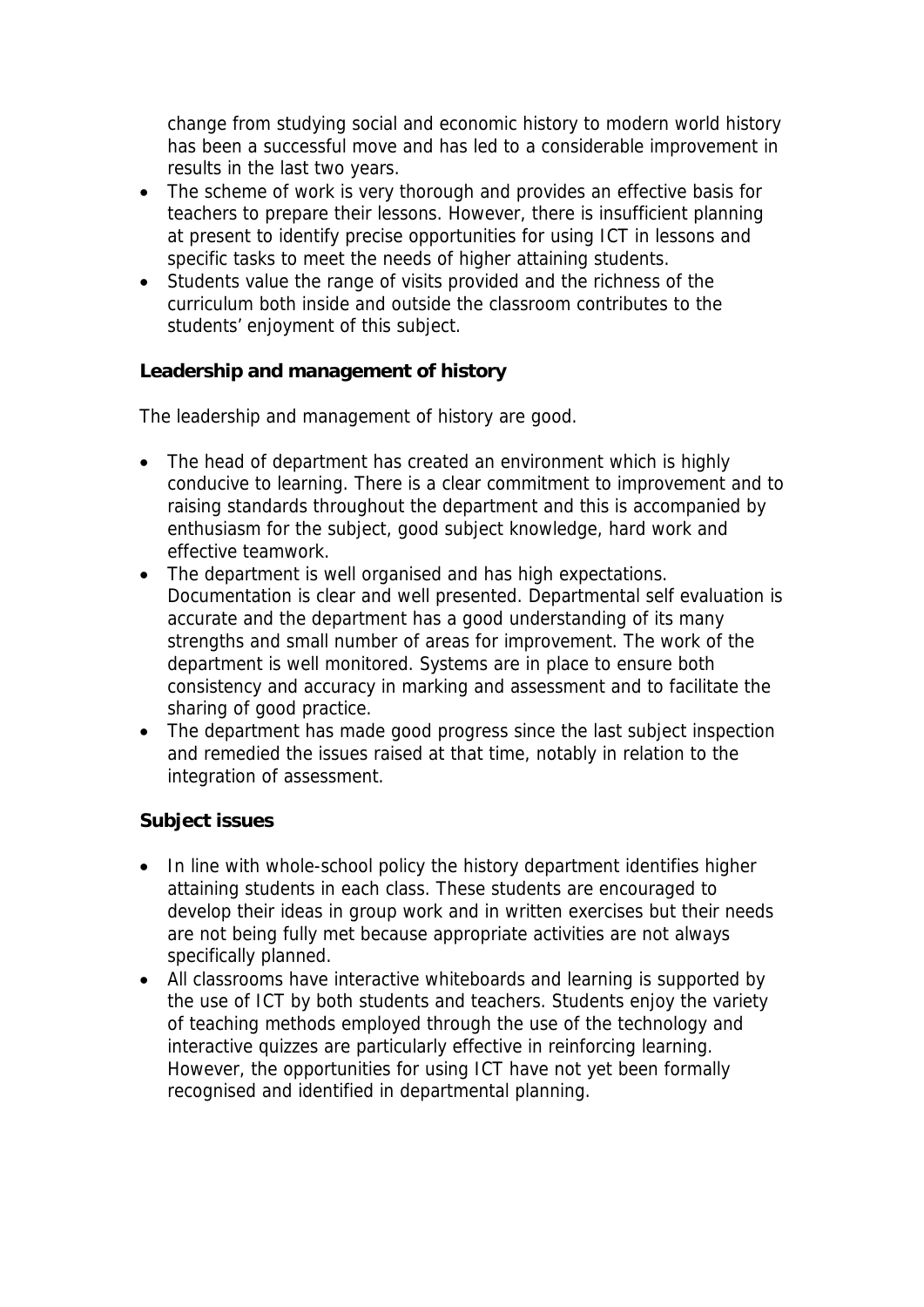### **Inclusion**

The provision for inclusion is good.

 Students with learning difficulties and disabilities are well catered for and make good progress. Higher attaining students also make good progress but formal planning to meet their needs is not yet fully embedded.

**Areas for improvement, which we discussed, included:**

- developing departmental schemes of work which formally identify
	- o precise opportunities for the use of ICT and
	- o specific tasks to meet the needs of higher attaining students
- developing teaching and learning strategies to include more opportunities for students to discuss and to reflect upon what they are learning.

#### **Science**

The overall effectiveness of science is satisfactory

**Achievement and standards**

Achievement and standards are satisfactory.

- Standards have improved in science at Key Stage 3. Achievement to age 14 is now good.
- In 2006, GCSE results were weak, though somewhat better than in 2005. Most students did less well than might have been expected from their starting points when they entered the school. Only two students had A or A\* grades in any science examination and only about a dozen achieved grade B. The recent mock GCSE examinations in Year 11 do not give confidence that the problem of under achievement has been addressed effectively. Students in the top set follow courses in the three separate sciences; they do not do well.
- Lesson by lesson, progress is generally satisfactory; this is also evident in students' books. The problem lies with consolidating this progress as achievement at GCSE.
- Students are cooperative, attentive, and take both a pride and an interest in their work in science. They are eager to learn. Students' personal development is very good. They are easy to teach.

**Teaching and learning**

The impact of teaching on learning is satisfactory.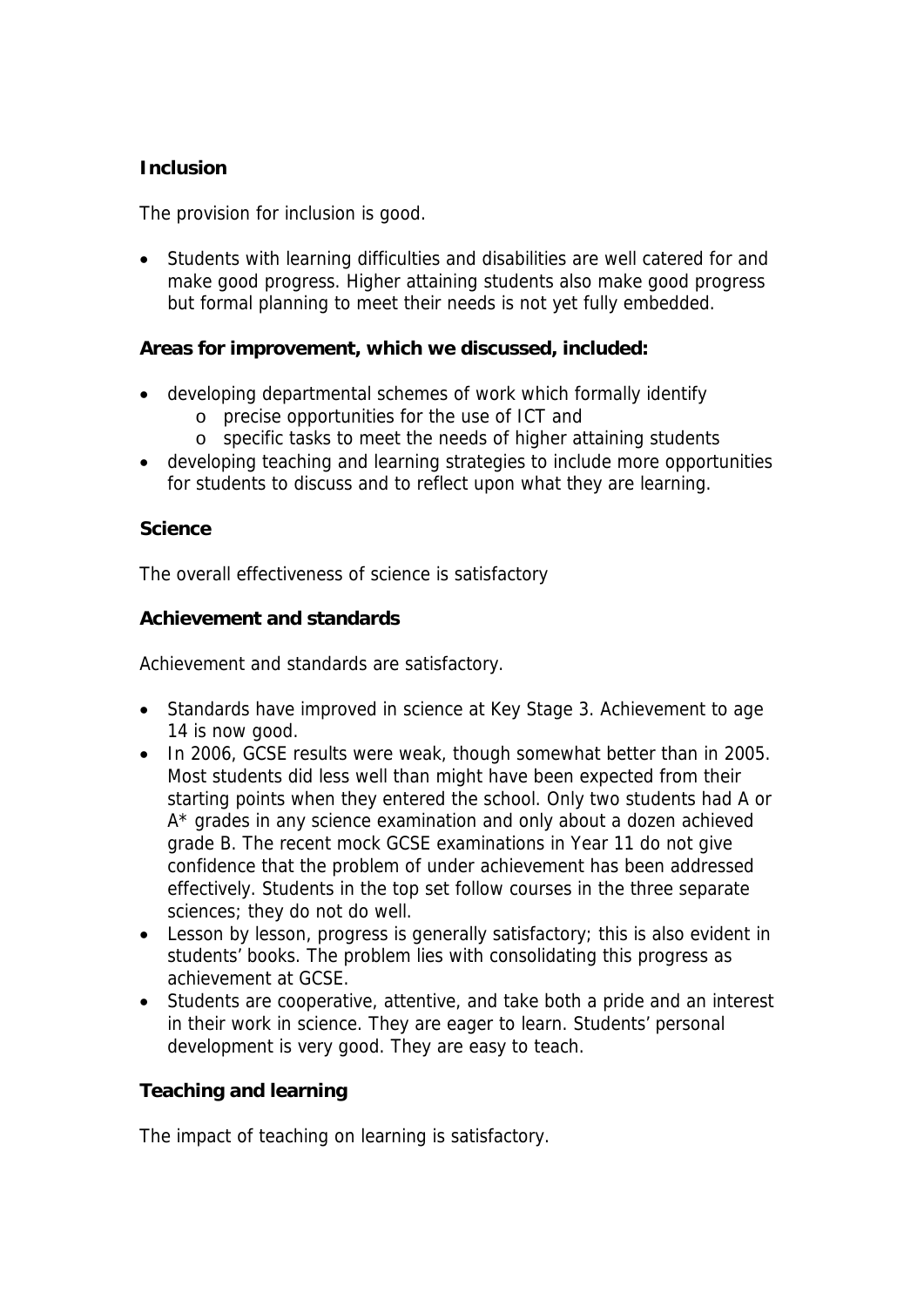- Most of the eight lessons seen were good; none was inadequate. There were many instances of teachers' good subject knowledge and effective classroom methods.
- Weaknesses included: experiments that were not well organised, with unclear explanations, unclear presentation, and work that was time consuming but marginal to the syllabus.
- In the main, the way students are grouped by ability in sets is effective, and work is generally pitched at an appropriate level. However, there were instances of low expectations – such as Year 10 students who had average standards in national tests at age 14 doing work more typical of that for students aged 11 or 12.
- Schemes of work are satisfactory. They match topics to the number of lessons available, and give a helpful outline of what each lesson might comprise. With occasional exceptions, they are not specifically adapted for teaching sets of differing ability.
- Preparation of students for assessment of investigational skills is generally sound, though some Year 11 students are not adequately prepared for the evaluation of experiments.
- Marking is mostly satisfactory. Many books have some helpful comments written by teachers, but there is not always clear guidance on what exactly would have made a piece of work better. Work is often endorsed with a stamp such as: "Evidence of Level 5" – but this does not by itself tell the student whether it was as good as it might have been or what might be wrong with it.
- The system for regular assessment of students' attainment, for keeping track of their progress and for intervention to correct underachievement is not fit for purpose in Key Stage 4. Assessment is sometimes unreliable – for example, with teachers' estimated grades for students on separate science courses in Year 11. Intervention is insubstantial and haphazard.

## **Curriculum**

Curricular arrangements for science are satisfactory.

- Arrangements in Key Stage 3 are effective.
- The provision of three separate science GCSE courses for the top set in Key Stage 4 is unsuccessful and unnecessary.
- Only students in the top set (separate sciences) in Key Stage 4 are prepared for the higher tier of GCSE. In consequence, no students in set 2 achieved above grade C at GCSE in 2006. This is unacceptable.
- The system whereby each GCSE module is supposedly taught by a specialist in biology, chemistry or physics, with rotation of teachers through the year, is unsustainable, disruptive and undermines accountability. Half the physics modules are in fact being taught by a biologist because the number of teachers in each discipline is unbalanced. Teachers say that the changes are unsettling for the students. Moreover, the system results in no one teacher being accountable for the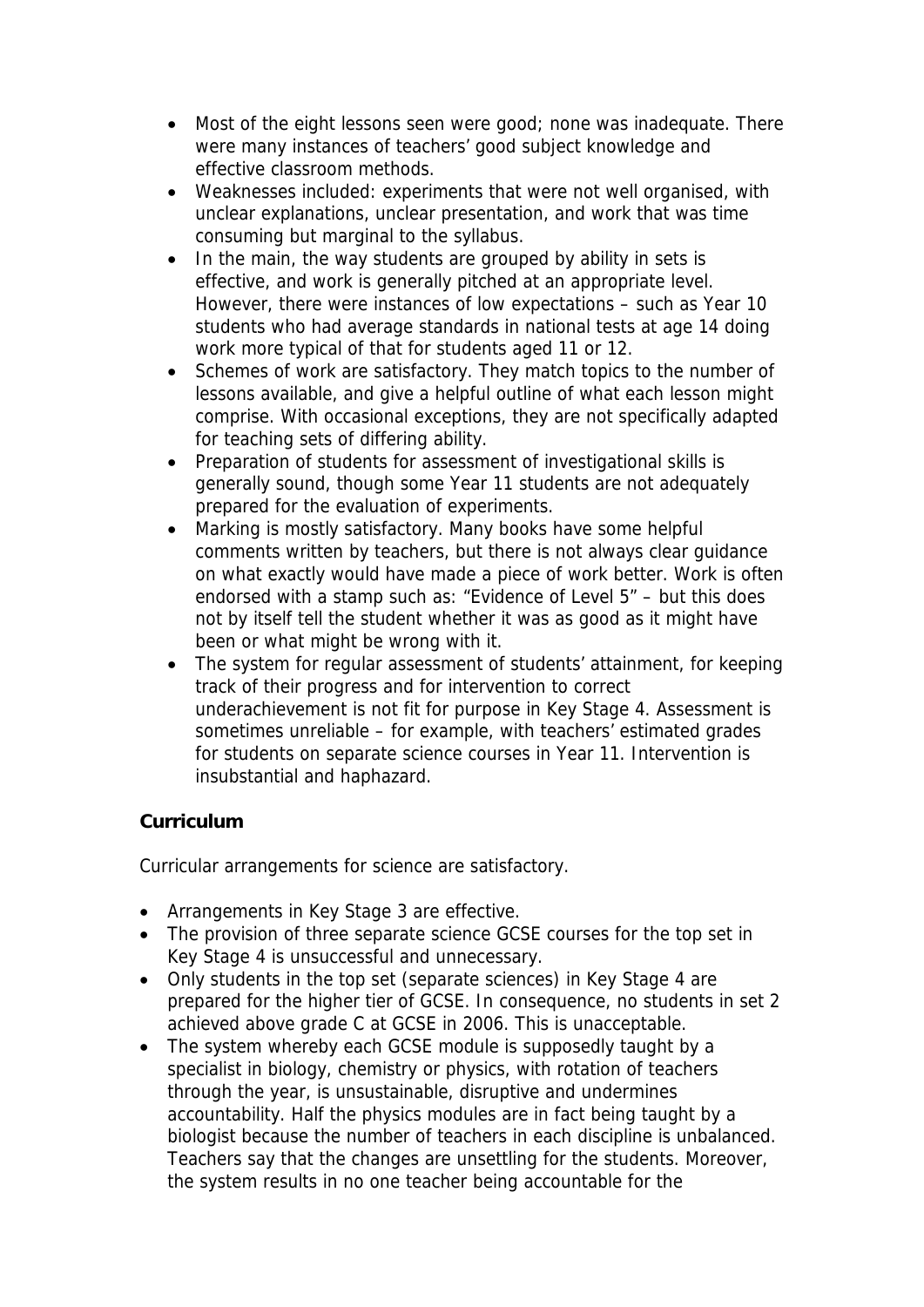achievement of students in any one teaching group. The school recognises that this system should change, but appreciates that there are professional development implications for some staff.

- There is some effective use of ICT in lessons. A particularly good example was the use of animated software to develop understanding of the Haber process for making ammonia.
- Some innovations encouraged by the National Secondary Strategy are practiced by teachers to good effect. This is particularly the case with 'starters': short, crisp pieces of work at the start of a lesson to refresh previous topics and get lessons off to a brisk beginning. These are sometimes noted in schemes of work.
- With some sets in Year 11, new work is being taught so far into the year that there is not as much time as there should be for systematic revision for GCSE.
- The diet provided for students involves too many worksheets with trivial tasks.

# **Leadership and management**

Leadership and management relating to science at senior and middle management levels are inadequate.

- There has been good leadership and management, at all levels, leading to improvement in Key Stage 3 science.
- Schemes of work give a satisfactory indication, in broad terms, of what is to be taught lesson by lesson. New schemes have been developed for the new GCSE syllabus. They do not yet have amplification for lessons with more able or less able students. They lack the detail that will be necessary for teaching of topics by non-specialist science teachers.
- Some lessons seen had generic weaknesses that have gone uncorrected. Records of lesson observations have insufficient rigour and candour to improve practice. Senior leaders have not instituted an effective system for monitoring and improving teaching across the school.
- Control of students' progress in Key Stage 4 is inadequate within the department and at senior leadership level. The department's assessment systems in Key Stage 4 are not as reliable as they should be. Departmental and senior leaders have not established an adequate system for tracking the progress of students in Key Stage 4 and timely intervention to ensure improvement for underachievers.

## **Inclusion**

Inclusion is satisfactory.

- The provision for the least able students in Key Stage 4 is appropriate.
- Achievement is much the same for boys and girls and for students of different abilities.